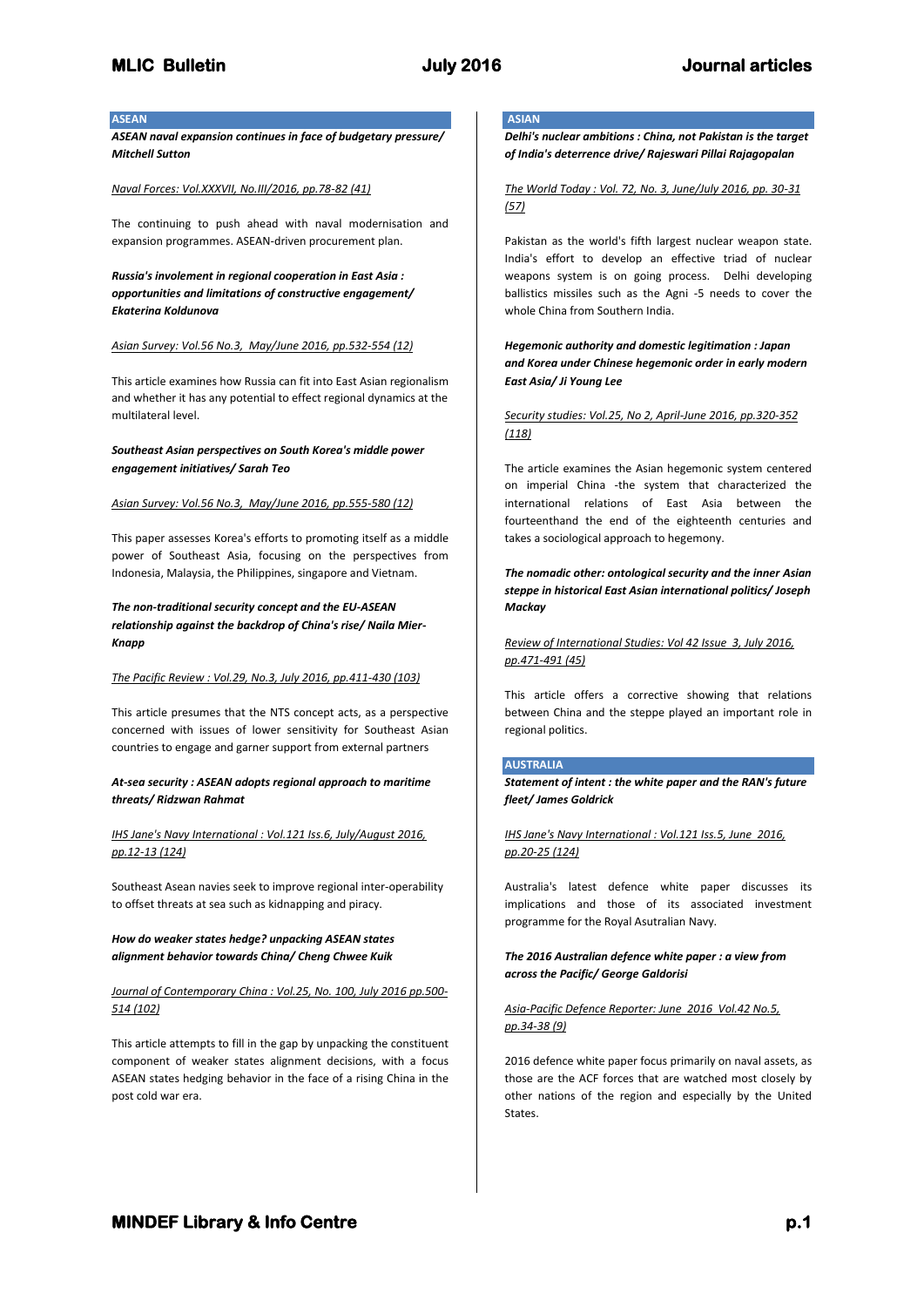## **AVIATION**

*Personal flying accident rates of selected light sport aircraft compared with general aviation aircraft/ William D Mills*

*Aerospace Medicine and Human Performance: Vol 87, No. 7, July 2016, pp. 652-654 (62)*

This report represents the calculations and results the aircraft accident rates are influenced by aircraft characteristics and the nature of the flight operations as well as by pilot factors such as medical condition, training and other issues.

## *Ahead of the pack : defence aviation safety regulations*

## *Australian Defence Magazine: June 2016 Vol.24 No.6, pp.50-52 (61)*

2016 is a watershed year for the ADF airworthiness system begins to cut across to the newly developed defence aviation safety regulations. The New Zealand defence force has already agreed to adopt the system and Indonesia has been briefed and will be sending a team to Australia to investigate the potential adoption of DASR.

#### **BRUNEI**

*Paradoxical normativities in Brunei Darussalam and Malaysia/ Dominik M Muller*

#### *Asian Survey: Vol.56 No.3, May/June 2016, pp.415-441 (12)*

This article will outline some conceptual considerations on the plurality of justificatory grounds for human rights. Then explore the dynamics of shariah politics in Brunei and Malaysia, and illustrate how Islamic policymakers are connecting the languages of islamic law and human rights in paradoxical ways.

## *Brunei in 2015 : oil revenues down, sharia on the rise/ Dominik M Muller*

*Asian Survey: Vol.56 No.1, January/February 2016, pp.162-167 (12)*

The article highlights on Brunei's economy, sharia law and fighting corruption.

## **CHINA**

*China's evolving strategic detterence concepts and capabilities/ Michael S Chase*

## *The Washington Quarterly Vol.39, No.1, Spring 2016, pp.117- 136(108)*

China's development of advanced weapons and equipment must adhere to the principle that "what the enemy fears is what we develop" an approach that was reportedly first articulated following the May 1999 embassy bombing and that continues to guide China's approach to developing its strategic deterrence capabilities.

# **CHINA**

*Will China reach great power status?/ Tim Law*

*British Army Review: No. 166 Spring 2016, pp.23-32 (15)*

In this paper great power status describes a nation state able to pursue an assertive foreign policy and capable of shaping the international geopolitical order.

## *Refining the price : Chinese oil refineries and its energy security/ Inwook Kim*

## *The Pacific Review : Vol.29, No.3, July, 2016, pp.361-386 (103)*

This paper explains the basics of refinery economics and technology and details the development in China's refining industry.

#### *Indian and Chinese espionage/ Nicolas Groffman*

## *Defense & Security Analysis : Vol.32, Issue. 2, 2016, pp.144- 162 (94)*

This article is not about the conflicts between India and China but about the espionage and information gathering that oils the wheels of political and military decision making by both side.

## *The rise of China and the future of the Atlantic alliance/ Richard Maher*

#### *Orbis: Vol.60 No.3 Summer 2016, pp. 366-381(44)*

This article argues that China's rise will create security dynamics that likely will lead to a weakening of the Atlantic alliance. The implications of china's rise have been analyzed and discussed from a number of perspectives from how it will effect the composition and functioning of global economic.

## *Who's at the helm : the past, present, and future leaders of China's navy/ Jeffrey Becker*

## *Naval War College Review : Vol 69 No 2, Spring 2016, pp.67- 90 (F22)*

The article's findings suggest that each successive cohort of navy leadership is increasingly developing the characteristics and obraining the maritime engagement experiences found in the officer corps of other modern, developed navies.

## *China and liberal hierarchies in global international society : power and negotiation for normative change/ Yongjin Zhang*

## *International Affairs: July 2016, Vol.92 No.4, pp.795-816 (32)*

This article investigates how china has been at once defending,contesting and negotiating with the liberal global order in a historically contingent social world with a view to shaping normative change in global international society.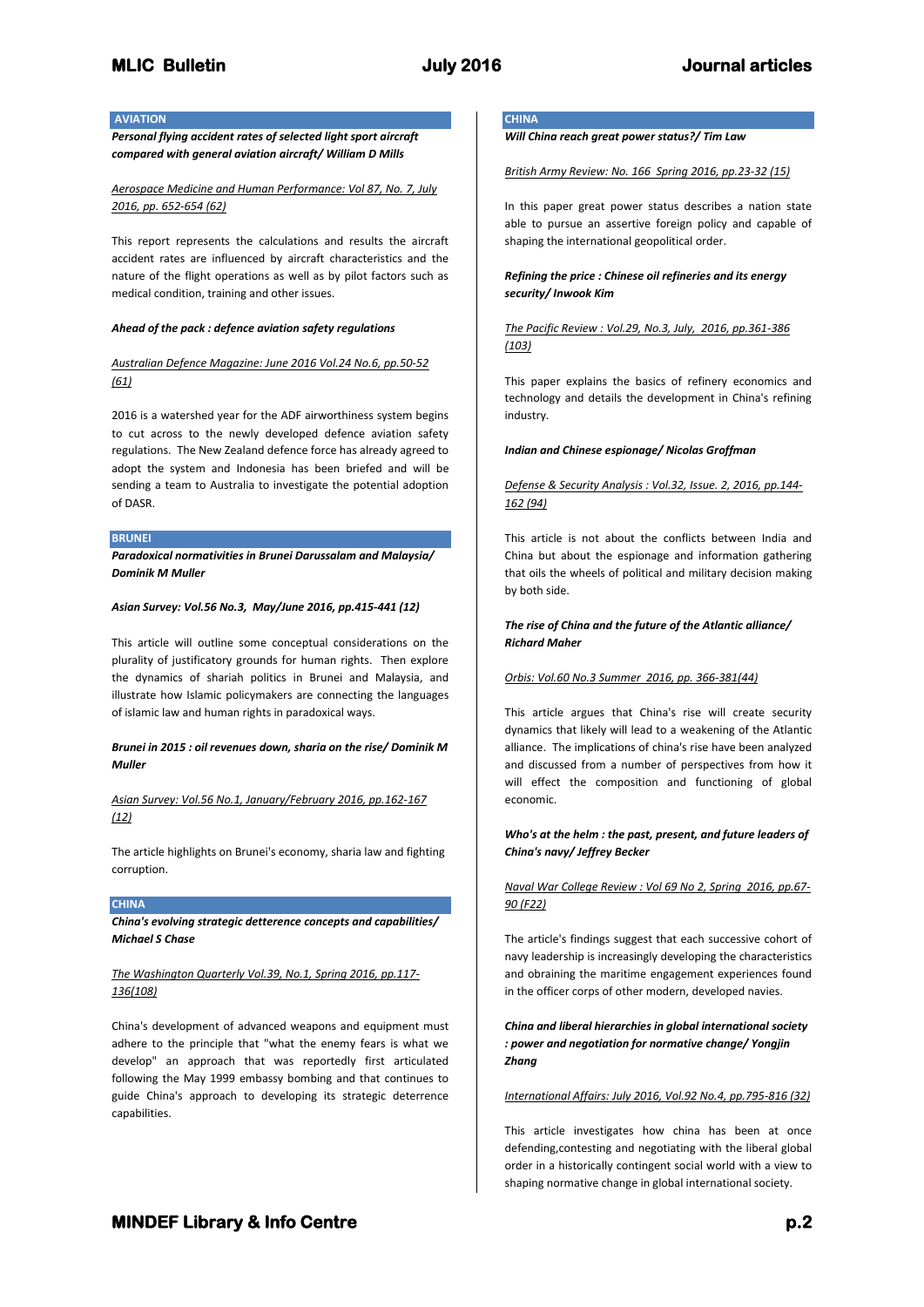**CHINA** 

*Cooperation, competition and shaping the outlook : the United States and China's neighbourhood diplomacy/ Wu Xinbo*

## *International Affairs: July 2016, Vol.92 No.4, pp.849-867 (32)*

This article sets out an empirical investigation of cooperation and competition in Sino-US interactions in China's neighbourhood regions, and of the role played by the US factor in shaping China's evolving neighbourhood regions and of the role played by the US factor shaping China's evolving neighbourhood diplomacy in recent years.

*Between assertiveness and self-restraint : understanding China's south China Sea policy/ Zhou Fangyin*

#### *International Affairs: July 2016, Vol.92 No.4, pp.869-890 (32)*

This article addresses questions from a inside-out perspectives to bring internal Chinese debates and views about China's strategic goals and policy options to bear on the current debates the Chinese policies towards the South China Sea disputes.

## *China's ambition in the South China Sea : ia a legitimate maritime order possible?/ Katherine Morton*

#### *International Affairs: July 2016, Vol.92 No.4, pp.909-940 (32)*

The analysis reveals is that maritime nationalism is now a central motivating force across the legal strategic and political dimensions of China's stance in the South China Sea

## **CYBER ATTACKS**

*Cyber weapons are not created equal/ Christopher A Bartos*

#### *Proceedings US Naval Institute: June 2016, pp.30-33(86)*

The article highlights the cyber misperceptions, bridging the cyber divide and defensively oriented. Misperceptions about cyber warfare are fueled by a cognitive bias with regard to cyber intrusions and attacks. Cyber attacks targeting the integrity of systems are the most potent.

#### **CYBER SECURITY**

*Cyber security future trends/ Eric Eifert*

#### *Intersec : May 2016, pp.14-16 (69)*

The article highlights the growth of ICT integration. The number of successful attacks rising in the years ahead. Cyber security experts will need to use their creativity to get ahead of the threat curve.

## **DISASTER MANAGEMENT**

*Conflicts and natural disaster management : a comparative study of flood control in the republic of Korea and the United States/ Jibum Chung*

#### *Disasters: Vol.40 No.3 July 2016, pp.554-572 (23)*

The purpose of research is to analyse the conflicts that arise among major stakeholders during the process of disaster management and to suggest policy recommendations for improving disaster management systems.

## **JAPAN**

*China says Japanese F-15s locked onto its fighters over East China Sea/ Gabriel Dominguez*

*IHS Jane's Defence Weekly: Vol.53 Iss.28, 13 July 2016, p.8 (122)*

China has accused two JASDF F-15s of locking onto two Chinese Su-30s. The Chinese Su-30s adopted decisive measures according to Beijing.

## **LEADERSHIP**

*Leadership scarcity : has focusing on management eclipsed our motivation to lead?/ Collin D Barry*

*Marine Corps Gazette : Vol.100, No.6, June 2016, pp.12-15 (71)*

This article serves as a potential means to remedy major concerns that could jeopardize reputation as the fiercest ,proudest and most disciplined fighting force in the world.

## **LEBANON**

Going alone : Hizbullah targets Islamic state in Lebanon/ Nicholas Blanford

*Jane's Intelligence Review: June 2016, Vol.28 Iss.6, pp.26-30 (123)*

This issue in the context of the conventional and asymmetric threats posed by the Islamic State. Key points Saudi Arabia has dropped its long standing miliotary economic support to Lebanon, and the Saudi move is driven by Iranian influence in Lebanon.

#### **MALAYSIA**

## *Malaysia army benefits : from RNZAF simulator/ Ron Thacker*

*Air Force News : Issue 181, June 2016, pp.16 (F2)*

The Malaysian army aviation (MAA) corps assessed the simulator in 2013 and found it would meet their on-going requirements for conversion,upgrade and currency training.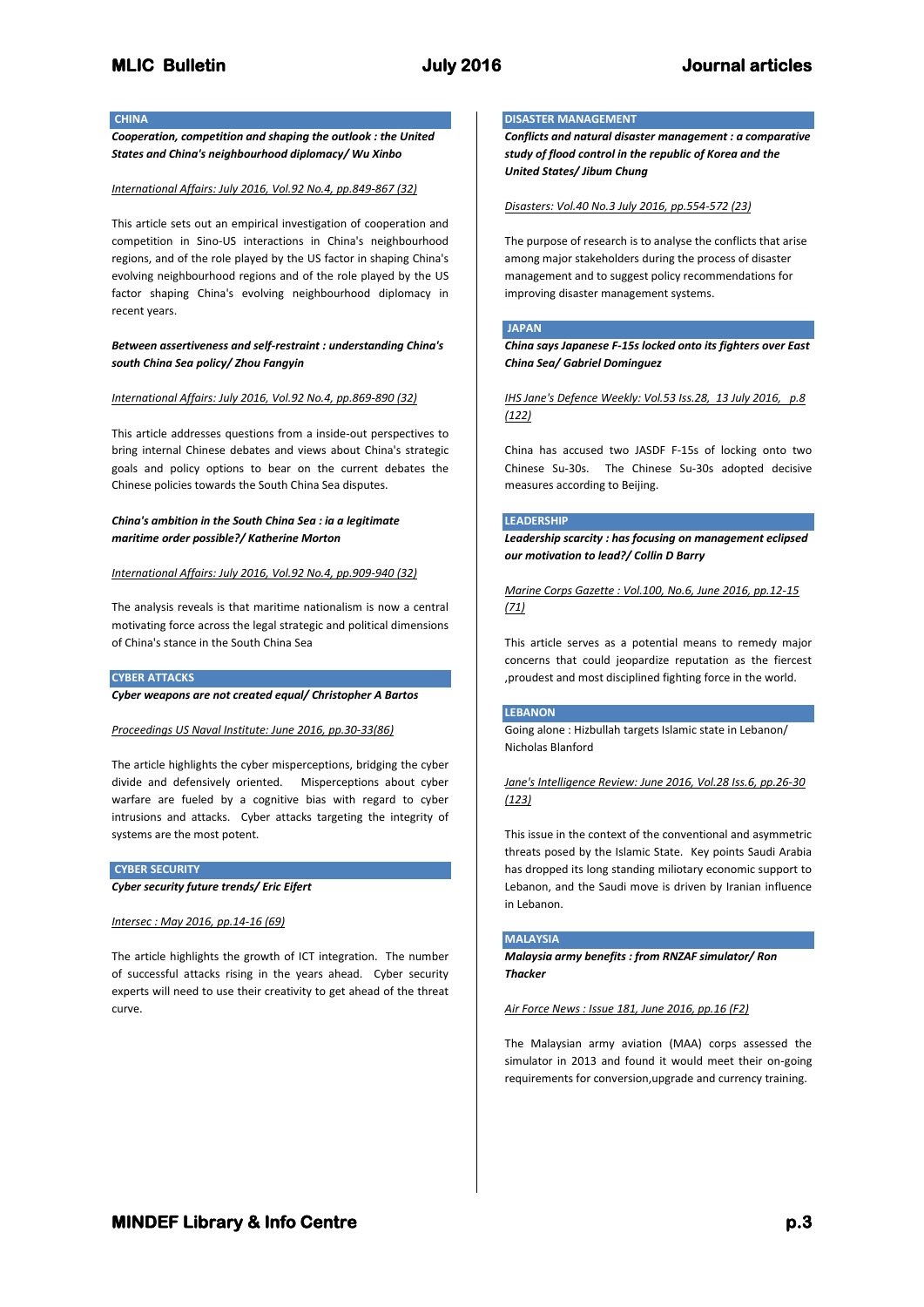## **MARITIME ENVIRONMENT**

*Natural partners in challenging waters?: Japan-NATO cooperation in a changing maritime environment/ Alessio Patalano*

#### *RUSI Journal: June-July 2016 Vol.161 No.3, pp.42-51 (127)*

This paper reviews the Japan- NATO security partnership against the changing maritime landscape. Its explores its evolution,arguing that maritime security has been and until now a driving factor in enhancing military interation and interoperability.

## **MILITARY HELICOPTER**

*Regional news : Asia Pacific report*

*Helicopter International : Vol. 39, No. 6, May- June 2016, p.196 (28)*

Brief details of developments in military and police helicopters in China, Indonesia, Vietnam, Malaysia, Australia

## **MILITARY REVIEW**

*Understanding today's enemy : the grand strategists of modern jihad/ Sebastian Gorka*

*Military Review: May - June 2016, pp.32-38 (81)*

The assessment of impact of key jihadi theorists. Jihad has become a threat to all that is decent in the world and foremostly to America the nation that embodies the values of individual liberty and freedom antithetical to the global jihadi movement.

#### **MYANMAR**

*Mapping Myanmar's naval ambitions/ Stefan Nitschke*

#### *Naval Forces: Vol.XXXVII, No.II/2016, pp.18-21 (41)*

Myanmar's inventory of naval ships and aircraft is rapidly expanding to an external threat defence role in the country's territorial waters. Myanmar has always been given scant almost negligible mention in the field of naval modernisation in Asia.

#### *Japan's bounty in Myanmar/ Patrick Strefford*

#### *Asian Survey: Vol.56 No.3, May/June 2016, pp.488-511 (12)*

This paper will outline the nature of Japan's long term investment and will show the rationales for Japan's different approach to Myanmar during the sanctions era.

#### *Myanmar's protracted transition/ Marco Bunte*

## *Asian Survey: Vol.56 No.2, March/April 2016, pp.369-391 (12)*

The article demonstrates that Myanmar's liberalization though begun as a top-down, elite managed affair initiated by former generals has incorporated a significant amount of discussion with members of parliament and a nascent civil society

## **NORTH KOREA**

*Forward thinking : cognitive techniques support better forecasting/ Nick Hare*

*Jane's Intelligence Review: June 2016, Vol.28 Iss.6, pp.54-57 (123)*

The article analyse the effectiveness of using cognitive techniques inspired by Bayes Theorem to provide forecasts on North Korea's nuclear proggrame. Key points a long running study into political forecasting performance has identified a number of procedures.

## *Pressure is on : Kim Jung-un orders North Korean nuclear arsenal readied/ Max Blade*

#### *Naval Forces: Vol.XXXVII, No.II/2016, pp.6-7 (41)*

A new round of tough United Nations sanctions levied on the democratic people's republic of North Korea are specifically intended to punish the country's leadership for its recent satellite launch and fourth nuclear detonation.

#### *Disrupting North Korea's military markets/ Andrea Berger*

## *Survival : Vol.58, No.3, June - July 2016, pp. 101 - 130 (106)*

North Korean military clientele currently dominate the limited discussion on the subject that the country's defence offerings are inexpensive compared to competitors and those who buy them are internationally isolated members of the same anti-social network. North Korea's place in the global defence market

#### *Can a North Korean ICBM be prevented?/ Michael Elleman*

#### *Arms Control Today: Vol. 46 No. 4, May 2016, pp.16-24 (5)*

The history of North Korean ballistic missile development after the initial acqusition of Scud -B technology has become a source of debate.

#### *North Korea tests land sea missiles*

## *Arms Control Today: Vol. 46 No. 5, June 2016, pp.31-32 (5)*

North Korea conducted two test launches of its intermediate-range ballistic missile. The test have been designed merely to evaluate the submarine launch systems missile ignition sequence and initial guidance operations.

#### *The North Korea question/ Victor D Cha*

## *Asian Survey: Vol.56 No.2, March/April 2016, pp.243-269 (12)*

A young and unproven leader faces severe challenges. Unqualified, inexperienced and bereft of the larger than life leadership myths built around North Korea's cult of personality totalitarian system.